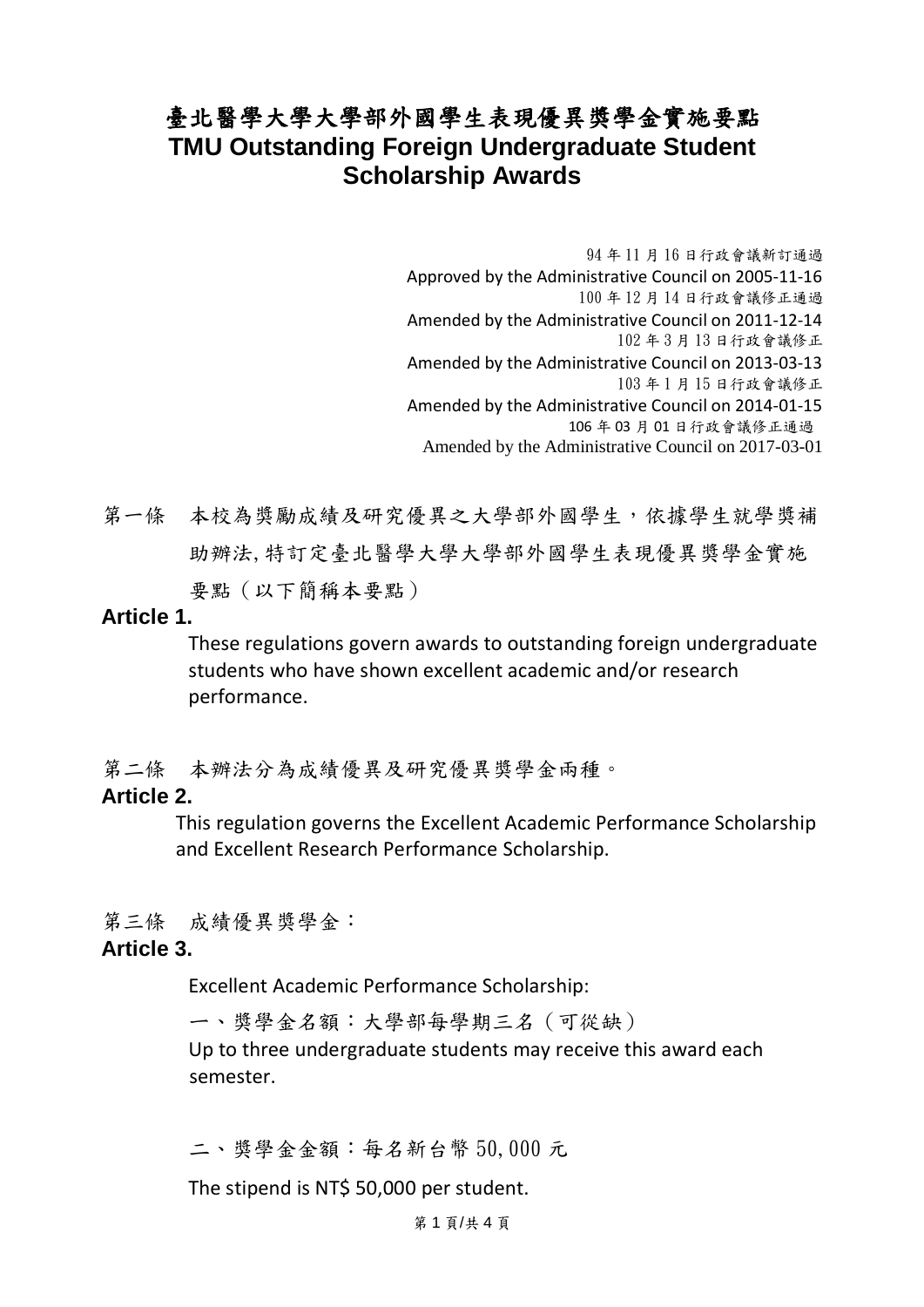- 三、申請條件:
	- (ㄧ)本校外國學生(以外國學生身份申請入學,且至申請學期為 止已繳足學雜費者)。
	- (二)前一學期學業成績平均八十分以上。
	- (三)同時未領得本校其他獎學金者。

Applicants must meet the following requirements:

- A. They must be enrolled as foreign students and have fully paid their tuition fees by the date of application.
- B. They must submit records of their grades, with an average of no less than 80 for academic performance.
- C. They must not be recipients of any other TMU scholarship.

四、 審查標準:申請人數超過獎勵名額時,優先條件依序如下:

- (ㄧ)前一學期未領得本獎學金者
- (二)班級排名百分比較前者
- (三)學業成績較高者
- (四)操行成績較高者

Selection priority: when more than three applicants apply in the same semester, priority will be given to:

- A. Those who didn't receive this scholarship the previous semester.
- B. Those with higher percentage rankings within their department.
- C. Those with higher academic scores.
- D. When academic rankings are the same, those with the highest performance on behavior will be preferred.

五、申請文件:

- (ㄧ)補助申請書。
- (二) 附學生證影本、前一學期成績單,及其他優異表現參考資 料(如課外活動表現)。

Required documents:

- 1. Application form
- 2. A copy of the applicant's student ID, transcript from the previous semester and other supporting documents (e.g. outstanding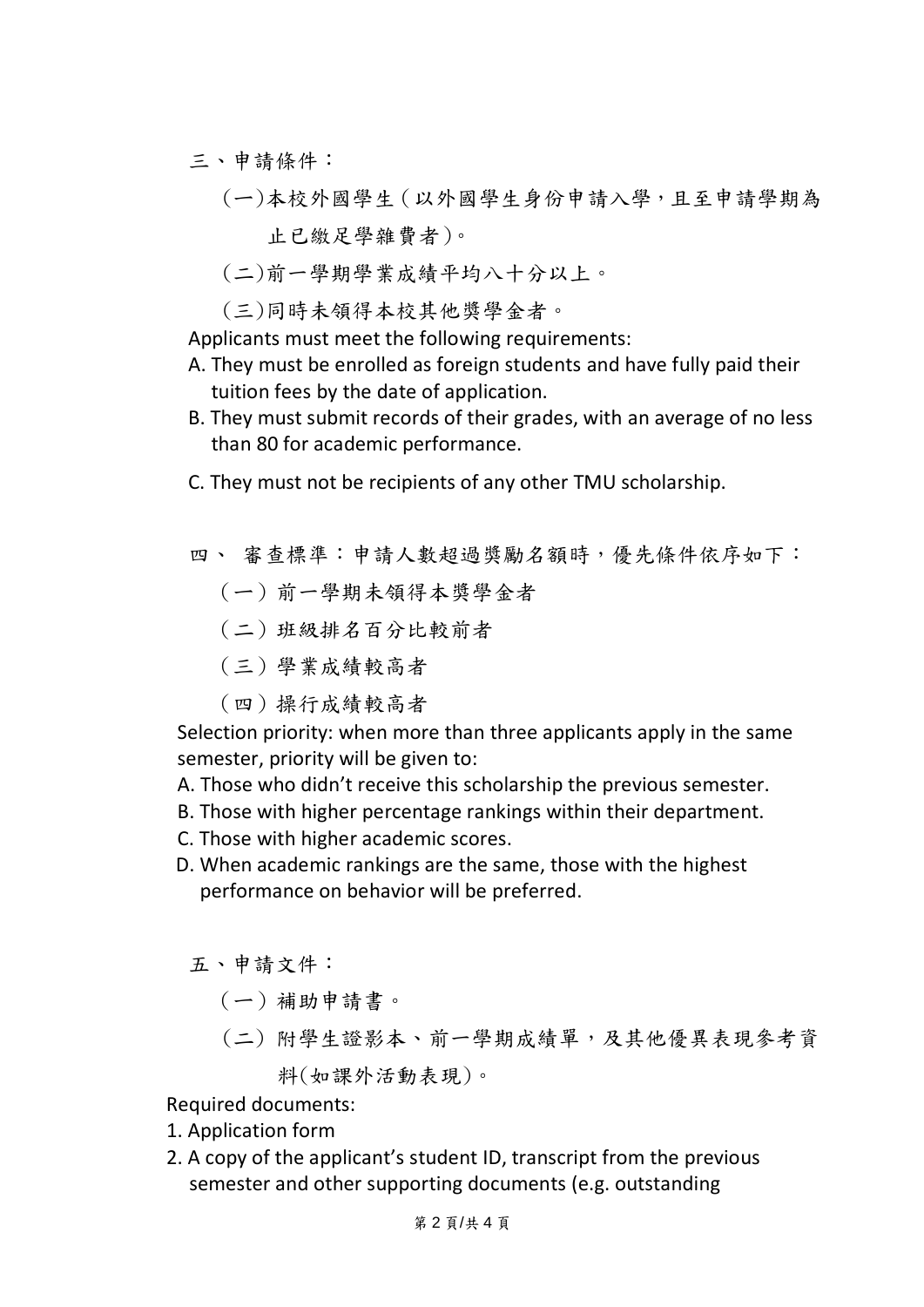extracurricular performance)

第四條 研究優異獎學金:

#### **Article 4.**

Excellent Research Performance Scholarship

一、申請資格:

Qualifications:

在學學生其研究成果以本校名義發表於 SCI、SSCI、EI 或 A&HCI 之期刊,且該篇論文學生為第一作者,指導教授(含共同指導教授) 為通訊作者。

The student is required to be the first author and the advisor (including co-advisor) the corresponding author of an original paper published in the name of TMU, SCI, SSCI, EI, or A&HCI.

二、獎學金金額及申請文件:

Award amounts and required documents:

依研究發展處業管之「臺北醫學大學學生論文獎學金實施要點」 向研究發展處申請。

Apply through the Office of Research and Development under the thesis regulations governing scholarships.

第五條 申請時間:每學期辦理一次。

### **Article 5.**

Application period: once every semester

第六條 審核:委員由國際長、副國際長一名及學院各推派代表一名,組成 審查小組審定之。

#### **Article 6.**

The evaluation committee will include the dean and one associate dean of the international office and representatives from each college.

第七條 核發程序: 由審查小組審核後, 簽報校長核定, 公佈得獎名單, 並 造冊核發之。

#### **Article 7.**

After scholarship recipients have been evaluated by the committee and approved by the president, an announcement will be made and